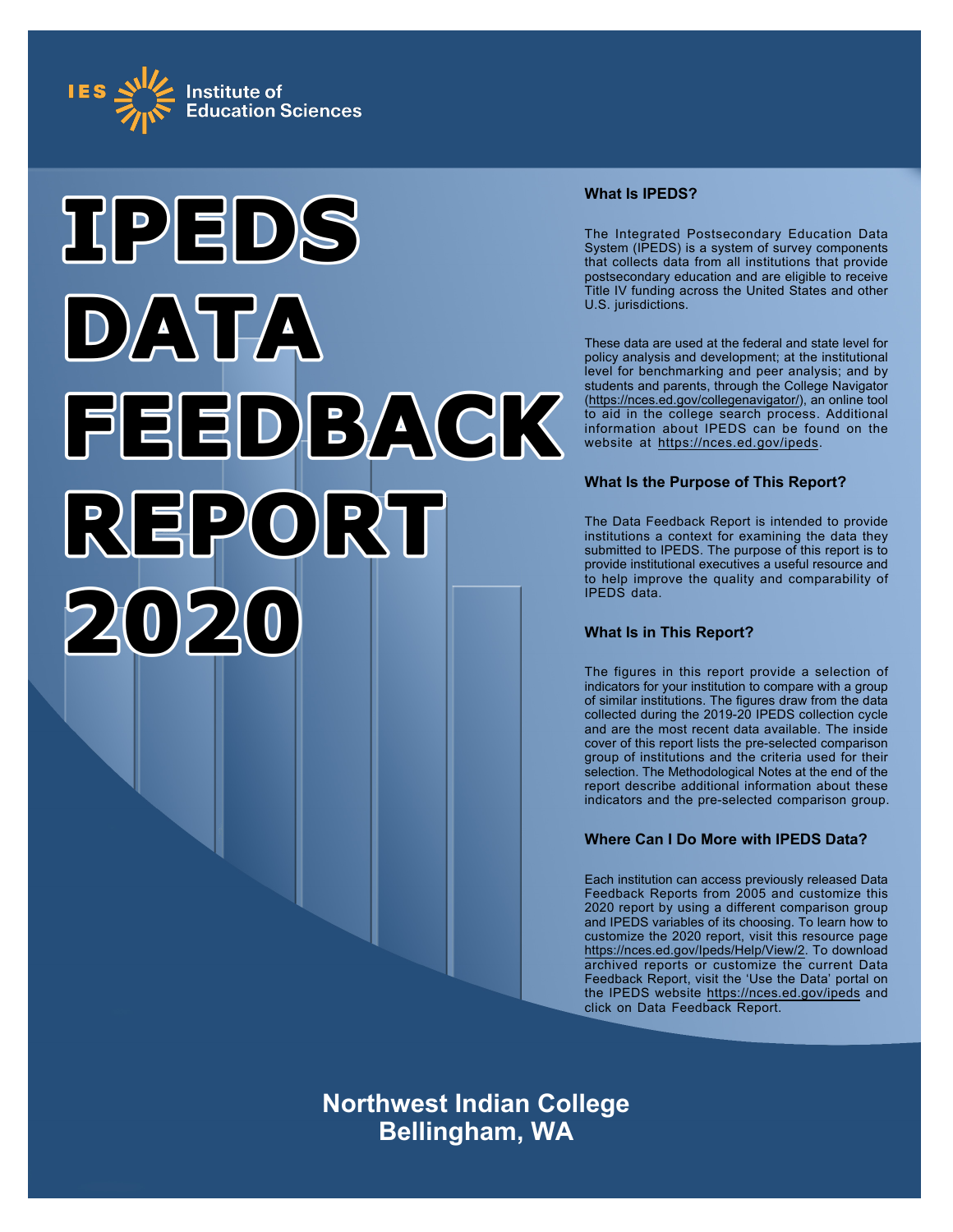# **COMPARISON GROUP**

Comparison group data are included to provide a context for interpreting your institution's indicators. If your institution did not define a custom comparison group for this report by July 13, 2020 NCES selected a comparison group for you. (In this case, the characteristics used to define the comparison group appears below.) The customized Data Feedback Report function available at<https://nces.ed.gov/ipeds/use-the-data/> can be used to reproduce the figures in this report using different peer groups.

Using some of your institution's characteristics, a group of comparison institutions was selected for you. The characteristics include Carnegie Classification of Tribal Colleges. This comparison group includes the following 34 institutions:

- Aaniiih Nakoda College (Harlem, MT)
- Bay Mills Community College (Brimley, MI)
- Blackfeet Community College (Browning, MT)
- Cankdeska Cikana Community College (Fort Totten, ND)
- Chief Dull Knife College (Lame Deer, MT)
- College of Menominee Nation (Keshena, WI)
- College of the Muscogee Nation (Okmulgee, OK)
- Dine College (Tsaile, AZ)
- Fond du Lac Tribal and Community College (Cloquet, MN)
- Fort Peck Community College (Poplar, MT)
- Haskell Indian Nations University (Lawrence, KS)
- Ilisagvik College (Barrow, AK)
- Institute of American Indian and Alaska Native Culture and Arts Development (Santa Fe, NM)
- Keweenaw Bay Ojibwa Community College (Baraga, MI)
- Lac Courte Oreilles Ojibwe College (Hayward, WI)
- Leech Lake Tribal College (Cass Lake, MN)
- Little Big Horn College (Crow Agency, MT)
- Little Priest Tribal College (Winnebago, NE)
- Navajo Technical University (Crownpoint, NM)
- Nebraska Indian Community College (Macy, NE) Nueta Hidatsa Sahnish College (New Town, ND)
- Oglala Lakota College (Kyle, SD)
- 
- Red Lake Nation College (Red Lake, MN)
- Saginaw Chippewa Tribal College (Mount Pleasant, MI)
- Salish Kootenai College (Pablo, MT) Sinte Gleska University (Mission, SD)
- Sisseton Wahpeton College (Sisseton, SD)
- Sitting Bull College (Fort Yates, ND)
- Southwestern Indian Polytechnic Institute (Albuquerque, NM)
- Stone Child College (Box Elder, MT)
- Tohono O'odham Community College (Sells, AZ)
- Turtle Mountain Community College (Belcourt, ND)
- United Tribes Technical College (Bismarck, ND)
- White Earth Tribal and Community College (Mahnomen, MN)

**The figures in this report have been organized and ordered into the following topic areas:**

| <b>Topic Area</b>                                    | <b>Figures</b>                       | Pages         |
|------------------------------------------------------|--------------------------------------|---------------|
| 1) Admissions (only for non-open-admissions schools) | [No charts applicable]               |               |
| 2) Student Enrollment                                | 1. $2$ and $3$                       | 3             |
| 3) Awards                                            | 4                                    | 4             |
| 4) Charges and Net Price                             | $5$ and $6$                          | 4             |
| 5) Student Financial Aid                             | $7$ and $8$                          | 4 and 5       |
| 6) Military Benefits*                                | [No charts applicable]               |               |
| 7) Retention and Graduation Rates                    | 9, 10, 11, 12, 13, 14, 15, 16 and 17 | 5, 6, 7 and 8 |
| 8) Finance                                           | 18 and 19                            | 9             |
| 9) Staff                                             | 20 and 21                            | 9             |
| 10) Libraries*                                       | 22 and 23                            | 10            |

\*These figures only appear in customized Data Feedback Reports (DFRs), which are available through Use the Data portal on the IPEDS website.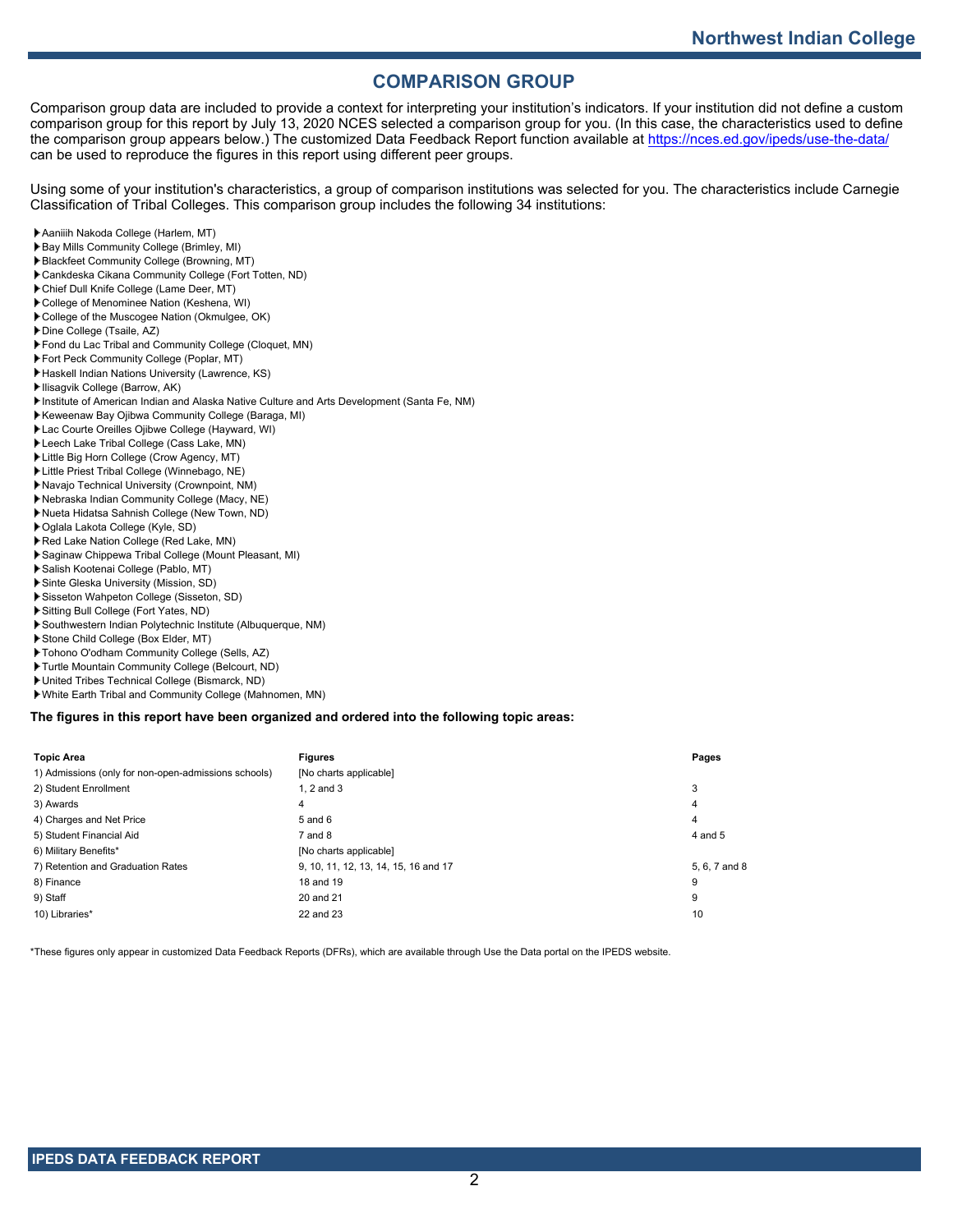



NOTE: For more information about disaggregation of data by race and ethnicity, see the Methodological Notes. Median values for the comparison group will not add to 100%. See 'Use of Median Values for Comparison Group' for how median values are determined. N is the number of institutions in the comparison group. SOURCE: U.S. Department of Education, National Center for Education Statistics, Integrated Postsecondary Education Data System (IPEDS): Spring 2020, Fall Enrollment component.

#### **Figure 2. Unduplicated 12-month headcount of all students and of undergraduate students (2018-19), total FTE enrollment (2018-19), and full- and part-time fall enrollment (Fall 2019)**

## **Figure 3. Percent of students enrolled in distance education courses, by amount of distance education and student level: Fall 2019**



NOTE: For details on calculating full-time equivalent (FTE) enrollment, see Calculating FTE in the Methodological Notes. Total headcount, FTE, and full- and part-time fall enrollment include both undergraduate and postbaccalaureate students, when applicable. N is the number of institutions in the comparison group.

SOURCE: U.S. Department of Education, National Center for Education Statistics, Integrated Postsecondary Education Data System (IPEDS): Fall 2019, 12-month Enrollment component and Spring 2020, Fall Enrollment component.



NOTE: N is the number of institutions in the comparison group.

SOURCE: U.S. Department of Education, National Center for Education Statistics,

Integrated Postsecondary Education Data System (IPEDS): Spring 2020, Fall Enrollment component.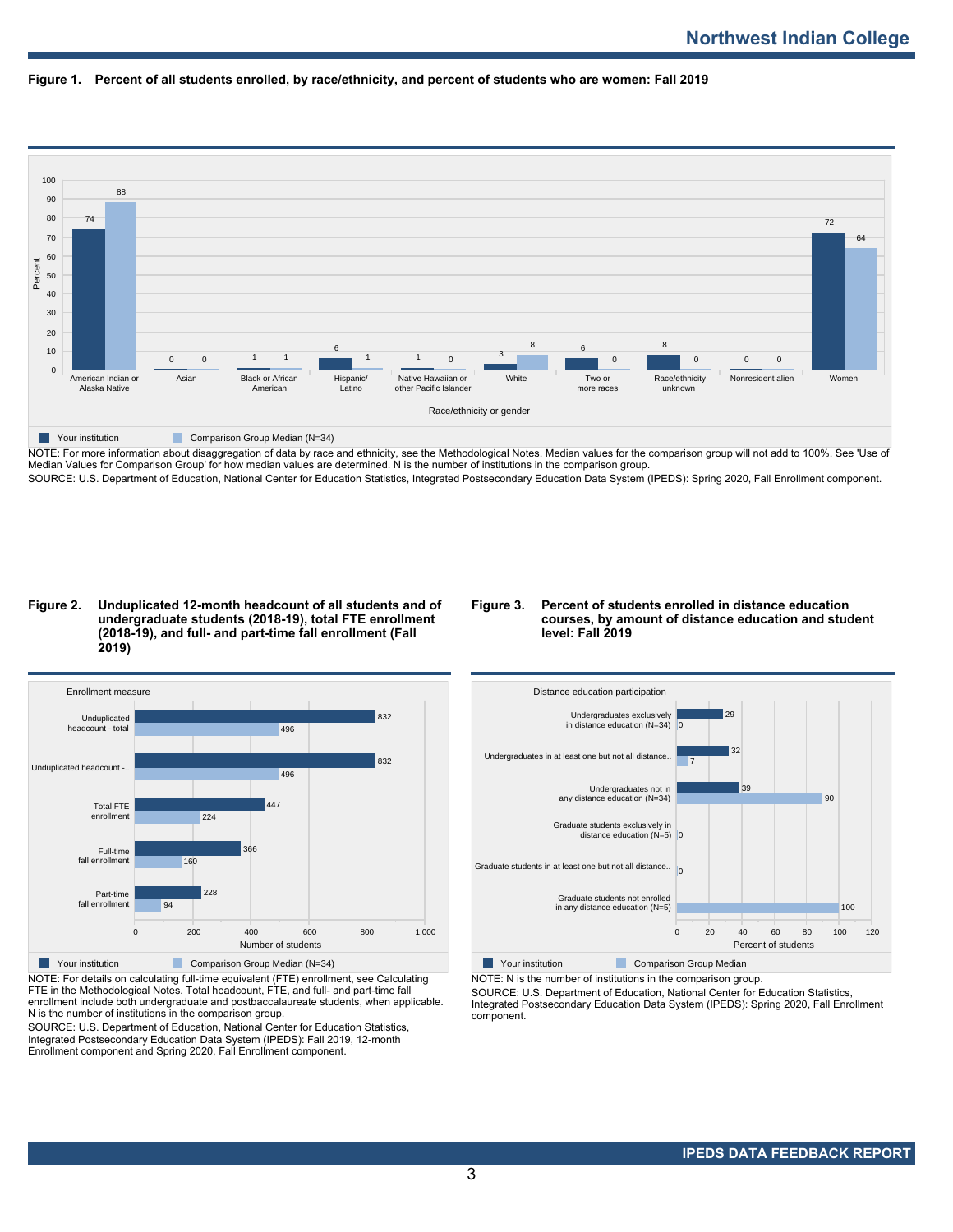## **Figure 4. Number of degrees awarded, by level: 2018-19**



NOTE: For additional information about postbaccalaureate degree levels, see the Methodology Notes. N is the number of institutions in the comparison group. SOURCE: U.S. Department of Education, National Center for Education Statistics, Integrated Postsecondary Education Data System (IPEDS): Fall 2019, Completions component.

#### **Figure 6. Average net price of attendance for full-time, first-time degree/certificate-seeking undergraduate students, who were awarded grant or scholarship aid: 2016-17 to 2018- 19**



NOTE: Average net price is for full-time, first-time degree/certificate-seeking undergraduate students and is generated by subtracting the average amount of federal, state/local government, and institutional grant and scholarship awarded aid from the total cost of attendance. Total cost of attendance is the sum of published tuition and required fees, books and supplies, and the average room and board and other expenses. For details, see the Methodological Notes. N is the number of institutions in the comparison group.

SOURCE: U.S. Department of Education, National Center for Education Statistics, Integrated Postsecondary Education Data System (IPEDS): Fall 2019, Institutional Characteristics component and Winter 2019-20, Student Financial Aid component.

#### **Figure 5. Tuition and required fees for full-time, first-time degree/certificate-seeking undergraduates: Academic years 2016-17 to 2019-20**



NOTE: The tuition and required fees shown here are the lowest reported from the categories of in-district, in-state, and out-of-state. N is the number of institutions in the comparison group.

SOURCE: U.S. Department of Education, National Center for Education Statistics, Integrated Postsecondary Education Data System (IPEDS): Fall 2019, Institutional Characteristics component.

#### **Figure 7. Percent of full-time, first-time degree/certificate-seeking undergraduate students who were awarded grant or scholarship aid, or loans, by type of aid: 2018-19**



NOTE: Any grant aid above includes grant or scholarship aid awarded from the federal government, state/local government, or the institution. Federal grants includes Pell grants and other federal grants. Any loans includes federal loans and other loans awarded to students. For details on how students are counted for financial aid reporting, see Cohort Determination in the Methodological Notes. N is the number of institutions in the comparison group.

SOURCE: U.S. Department of Education, National Center for Education Statistics, Integrated Postsecondary Education Data System (IPEDS): Winter 2019-20, Student Financial Aid component.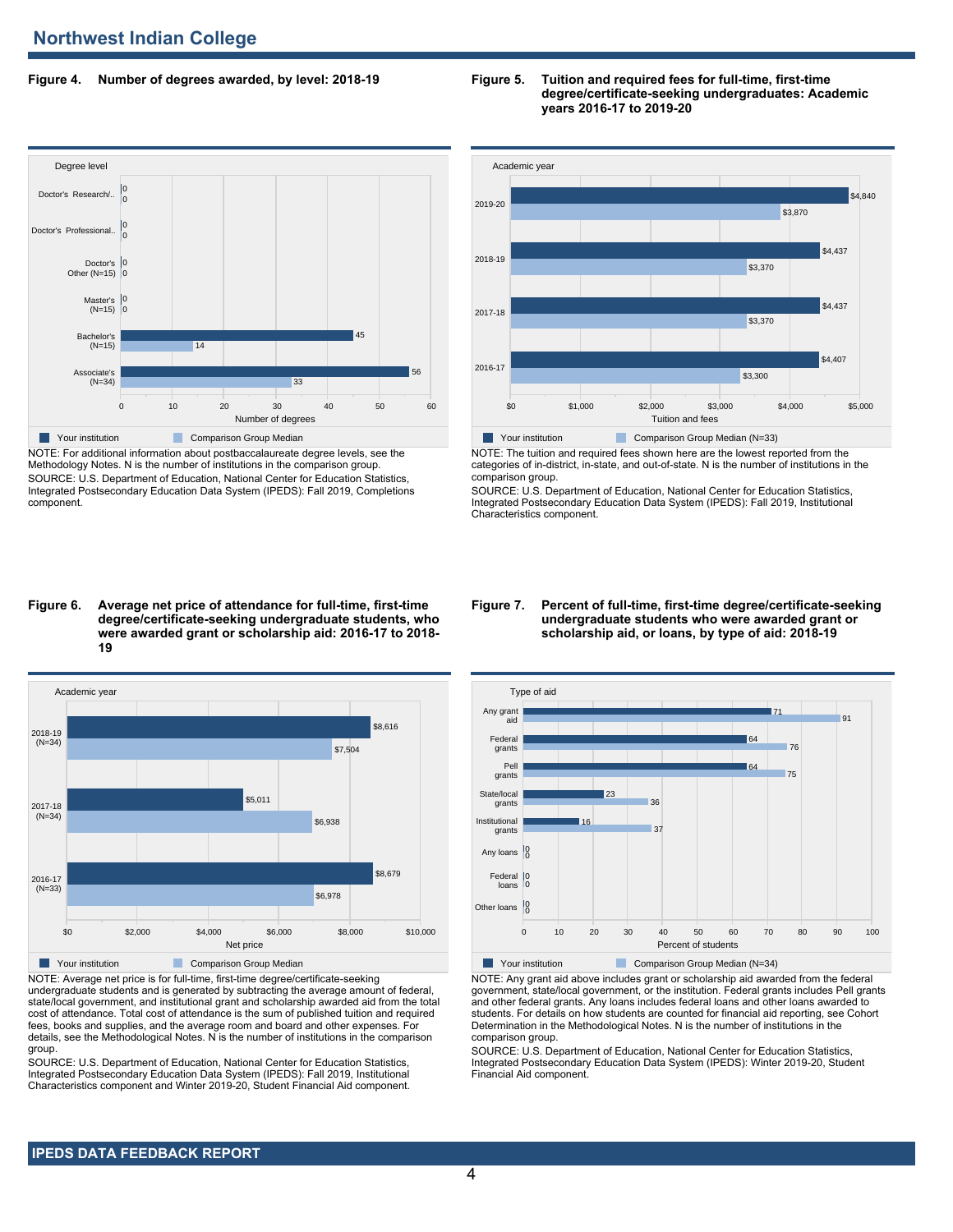**Figure 8. Average amounts of awarded grant or scholarship aid, or loans awarded to full-time, first-time degree/certificateseeking undergraduate students, by type of aid: 2018-19**

**Figure 9. Retention rates of first-time bachelor's degree seeking students, by attendance status: Fall 2018 cohort**



NOTE: Any grant aid above includes grant or scholarship aid awarded from the federal government, state/local government, or the institution. Federal grants includes Pell grants and other federal grants. Any loans includes federal loans and other loans awarded to students. Average amounts of aid were calculated by dividing the total aid awarded by the total number of recipients in each institution. N is the number of institutions in the comparison group. Medians are not reported for comparison groups with less than three values.

SOURCE: U.S. Department of Education, National Center for Education Statistics, Integrated Postsecondary Education Data System (IPEDS): Winter 2019-20, Student Financial Aid component.

#### **Figure 10. Graduation and transfer-out rates of full-time, first-time degree/certificate-seeking undergraduates within 150% of normal time to program completion: 2013 cohort**



NOTE: Graduation rate cohort includes all full-time, first-time degree/certificate-seeking undergraduate students. Graduation and transfer-out rates are the Student Right-to-Know rates. Only institutions with mission to prepare students to transfer are required to report transfer out. For more details, see the Methodological Notes. N is the number of institutions in the comparison group.

SOURCE: U.S. Department of Education, National Center for Education Statistics, Integrated Postsecondary Education Data System (IPEDS): Winter 2019-20, Graduation Rates component.



NOTE: Retention rates are measured from the fall of first enrollment to the following fall. Academic reporting institutions report retention data for the Fall 2018 cohort of students who are still enrolled as of the institution's official fall reporting date or as of October 15, 2019. Program reporters determine the cohort with enrollment any time between August 1 - October 31, 2018 and retention based on August 1, 2019. Four-year institutions report retention rates for students seeking a bachelor's degree. For more details, see the Methodological Notes. N is the number of institutions in the comparison group. SOURCE: U.S. Department of Education, National Center for Education Statistics, Integrated Postsecondary Education Data System (IPEDS): Spring 2020, Fall Enrollment component.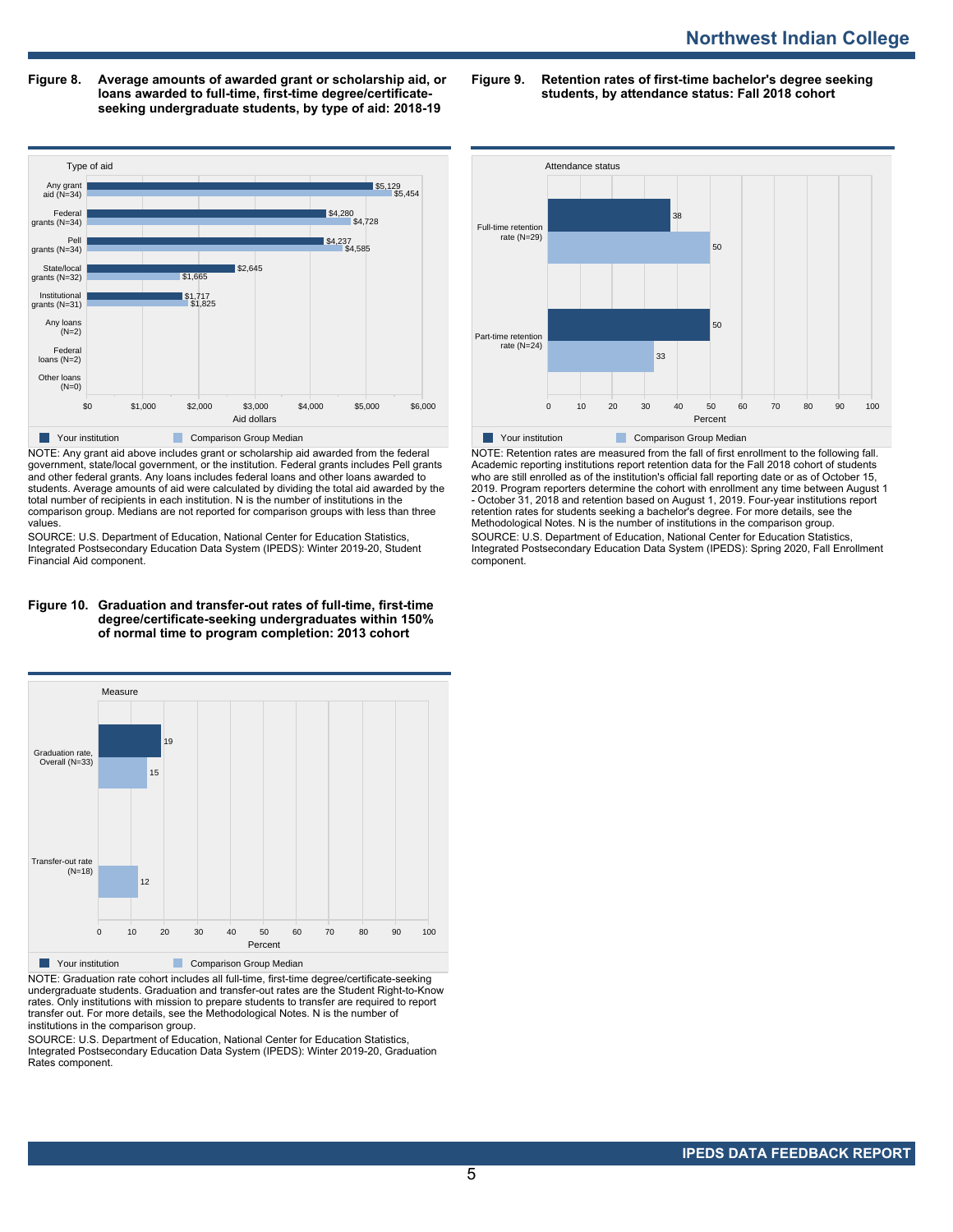**Figure 11. Graduation rates of full-time, first-time degree/certificate-seeking undergraduates within 150% of normal time to program completion, by race/ethnicity: 2013 cohort**



NOTE: For more information about disaggregation of data by race and ethnicity, see the Methodological Notes. The graduation rates are the Student Right-to-Know (SRK) rates. Median values for the comparison group will not add to 100%. N is the number of institutions in the comparison group. Medians are not reported for comparison groups with less than three values.

SOURCE: U.S. Department of Education, National Center for Education Statistics, Integrated Postsecondary Education Data System (IPEDS): Winter 2019-20, Graduation Rates component.

#### **Figure 12. Graduation rates of full-time, first-time degree/certificateseeking undergraduates within 150% of normal time to program completion, by type of aid: 2013 cohort**

## **Figure 13. Bachelor's degree graduation rates of full-time, first-time degree/certificate-seeking undergraduates within 4 years, 6 years, and 8 years: 2011 cohort**



NOTE: Graduation rate cohort includes all full-time, first-time degree/certificate-seeking undergraduate students. Data were collected on those students, who at entry of the cohort, were awarded a Pell Grant and students who were awarded a Subsidized Stafford loan, but did not receive a Pell Grant. Graduation rates are the Student Right-to-Know rates. For more details, see the Methodological Notes. N is the number of institutions in the comparison group.

SOURCE: U.S. Department of Education, National Center for Education Statistics, Integrated Postsecondary Education Data System (IPEDS): Winter 2019-20, Graduation Rates component.



**Your institution** Comparison Group Median (N=8)

NOTE: The 4-, 6-, and 8-year graduation rates are calculated using the number of students who completed a bachelor's or equivalent degree from a cohort of students who entered the institution seeking a bachelor's or equivalent degree. For details, see the Methodological Notes. N is the number of institutions in the comparison group. Medians are not reported for comparison groups with less than three values. SOURCE: U.S. Department of Education, National Center for Education Statistics,

Integrated Postsecondary Education Data System (IPEDS): Winter 2019-20, 200% Graduation Rates component.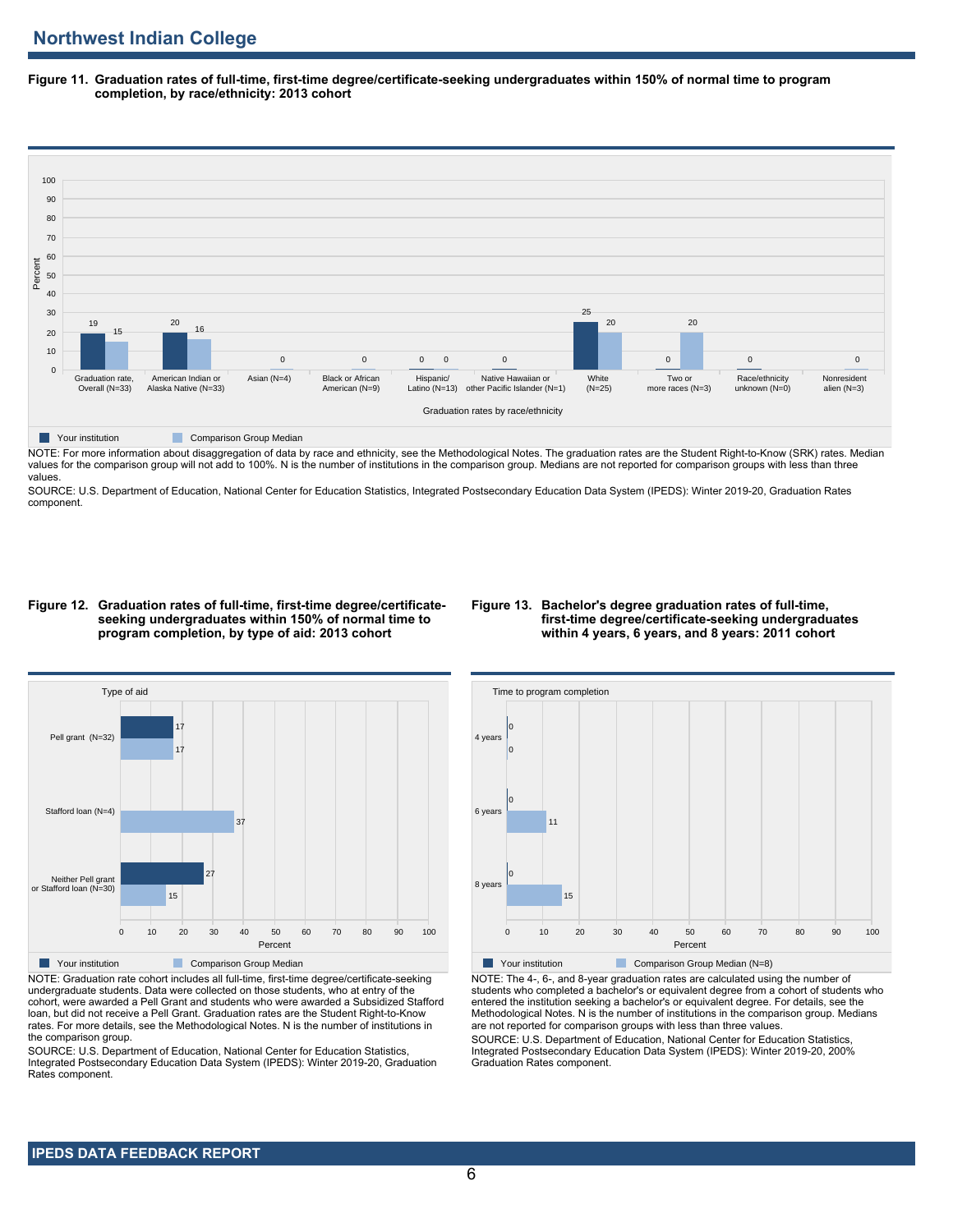## **Figure 14. Award and enrollment rates of first-time, full-time, degree/certificate-seeking undergraduates after 8 years of entry, by Pell status: 2011-12 cohort**



NOTE: Award measures are based on the highest award received after 8 years of entry and enrollment measures are based on students who did not receive an award after 8 years of entry. Student cohorts (i.e., First-time, full-time; First-time, part-time; Non-first-time, full-time; and Non-first-time, part-time) are degree/certificate-seeking undergraduate students who entered the institution between July 1, 2011-June 30, 2012. Pell recipients are students with demonstrated financial need. For more details, see the Methodological Notes. N is the number of institutions in the comparison group. Medians are not reported for comparison groups with less than three values.

SOURCE: U.S. Department of Education, National Center for Education Statistics, Integrated Postsecondary Education Data System (IPEDS): Winter 2019-20, Outcome Measures component.

## **Figure 15. Award and enrollment rates of first-time, part-time, degree/certificate-seeking undergraduates after 8 years of entry, by Pell status: 2011-12 cohort**



NOTE: Award measures are based on the highest award received after 8 years of entry and enrollment measures are based on students who did not receive an award after 8 years of entry. Student cohorts (i.e., First-time, full-time; First-time, part-time; Non-first-time, full-time; and Non-first-time, part-time) are degree/certificate-seeking undergraduate students who entered the institution between July 1, 2011-June 30, 2012. Pell recipients are students with demonstrated financial need. For more details, see the Methodological Notes. N is the number of institutions in the comparison group. Medians are not reported for comparison groups with less than three values. SOURCE: U.S. Department of Education, National Center for Education Statistics, Integrated Postsecondary Education Data System (IPEDS): Winter 2019-20, Outcome Measures component.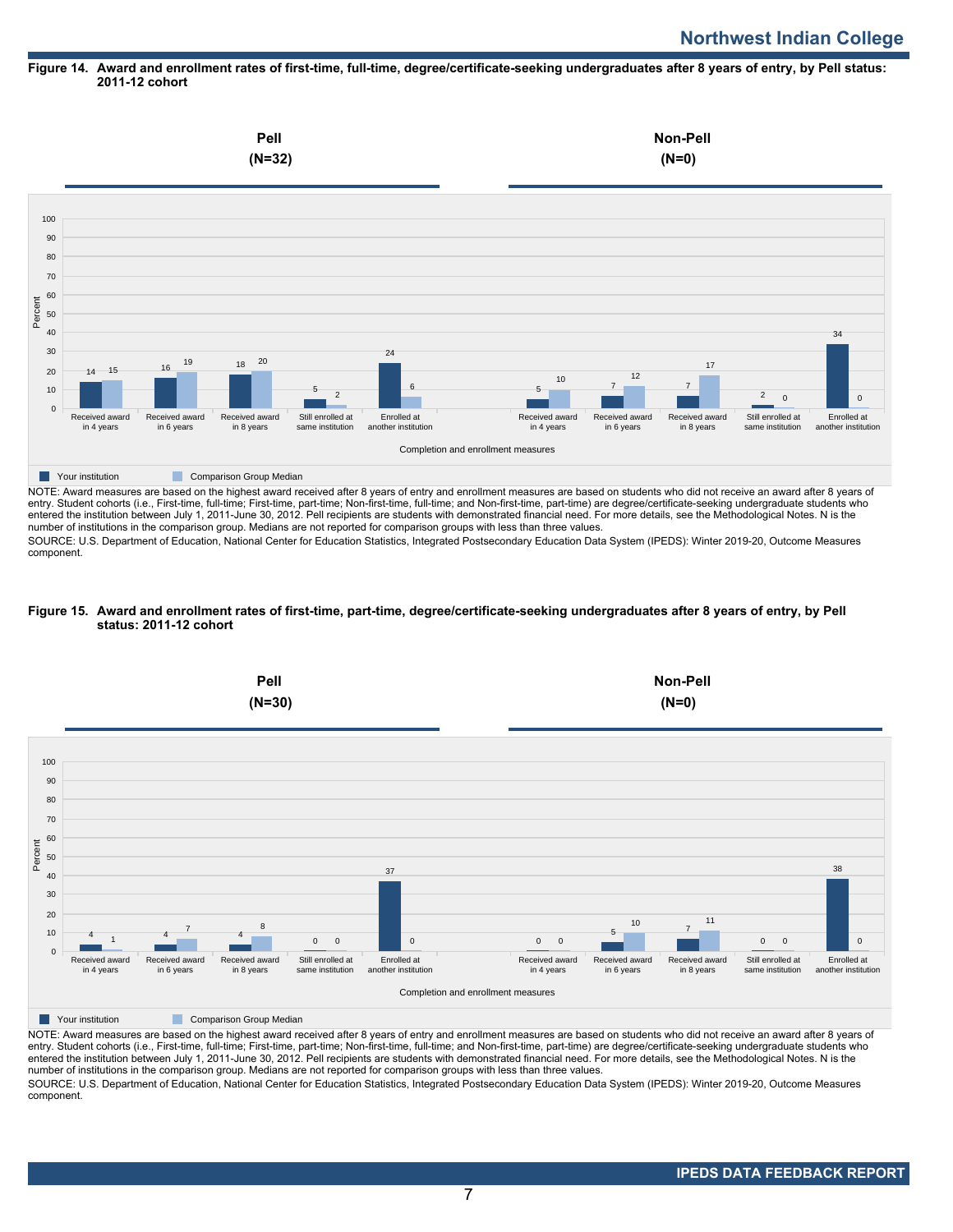# **Northwest Indian College**

## **Figure 16. Award and enrollment rates of non-first-time, full-time, degree/certificate-seeking undergraduates after 8 years of entry, by Pell status: 2011-12 cohort**



NOTE: Award measures are based on the highest award received after 8 years of entry and enrollment measures are based on students who did not receive an award after 8 years of entry. Student cohorts (i.e., First-time, full-time; First-time, part-time; Non-first-time, full-time; and Non-first-time, part-time) are degree/certificate-seeking undergraduate students who entered the institution between July 1, 2011-June 30, 2012. Pell recipients are students with demonstrated financial need. For more details, see the Methodological Notes. N is the number of institutions in the comparison group. Medians are not reported for comparison groups with less than three values.

SOURCE: U.S. Department of Education, National Center for Education Statistics, Integrated Postsecondary Education Data System (IPEDS): Winter 2019-20, Outcome Measures component.

## **Figure 17. Award and enrollment rates of non-first-time, part-time, degree/certificate-seeking undergraduates after 8 years of entry, by Pell status: 2011-12 cohort**



NOTE: Award measures are based on the highest award received after 8 years of entry and enrollment measures are based on students who did not receive an award after 8 years of entry. Student cohorts (i.e., First-time, full-time; First-time, part-time; Non-first-time, full-time; and Non-first-time, part-time) are degree/certificate-seeking undergraduate students who entered the institution between July 1, 2011-June 30, 2012. Pell recipients are students with demonstrated financial need. For more details, see the Methodological Notes. N is the number of institutions in the comparison group. Medians are not reported for comparison groups with less than three values. SOURCE: U.S. Department of Education, National Center for Education Statistics, Integrated Postsecondary Education Data System (IPEDS): Winter 2019-20, Outcome Measures component.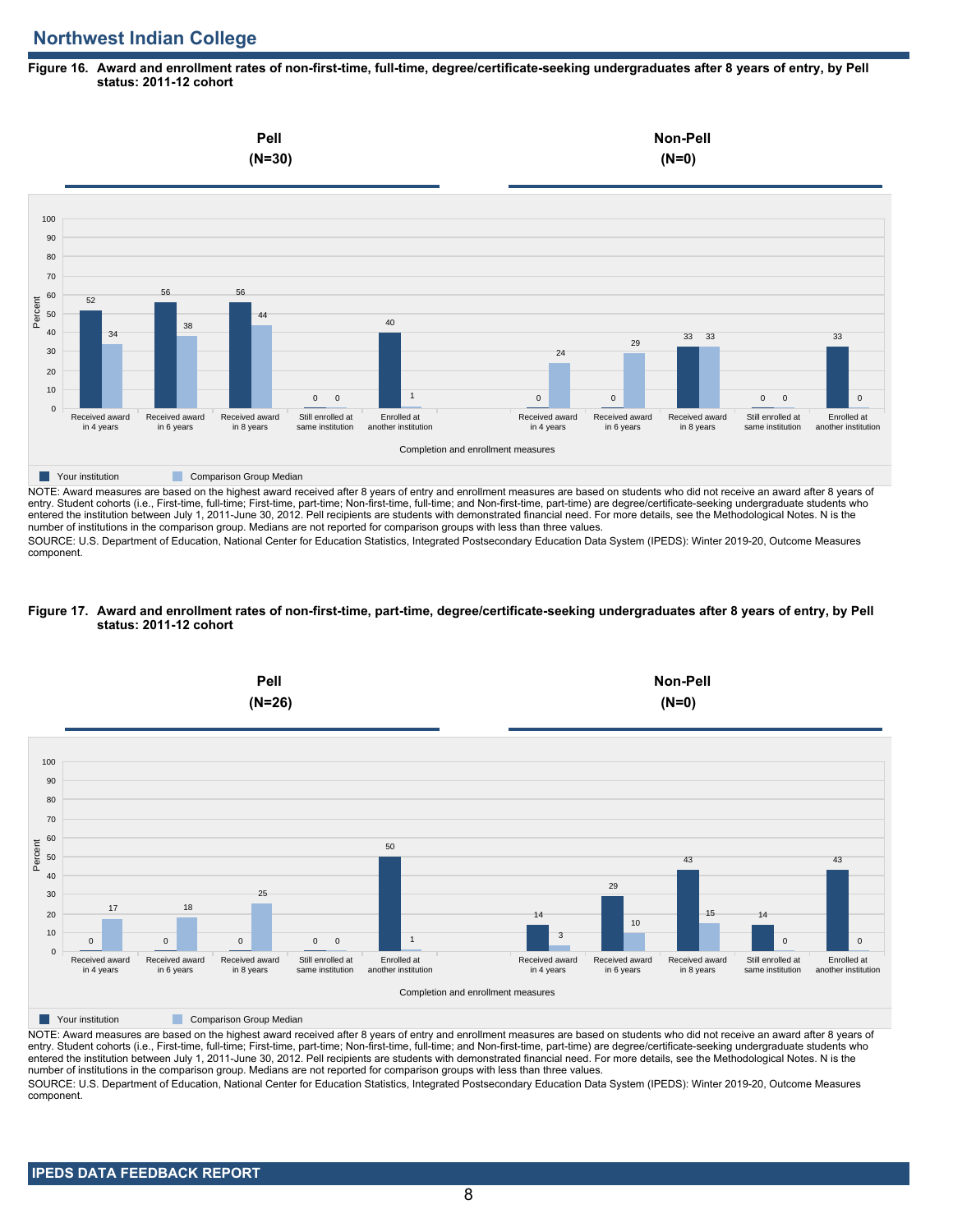**Figure 18. Percent distribution of core revenues, by source: Fiscal year 2019**

**Figure 19. Core expenses per FTE enrollment, by function: Fiscal year 2019**



NOTE: The comparison group median is based on those members of the comparison group that report finance data using the same accounting standards as the comparison institution. For more information, see the Methodological Notes. N is the number of institutions in the comparison group.

SOURCE: U.S. Department of Education, National Center for Education Statistics, Integrated Postsecondary Education Data System (IPEDS): Spring 2020, Finance component.



NOTE: Expenses per full-time equivalent (FTE) enrollment, particularly instruction, may be inflated because finance data includes all core expenses while FTE reflects credit activity only. For details on calculating FTE enrollment and a detailed definition of core expenses, see the Methodological Notes. N is the number of institutions in the comparison group. SOURCE: U.S. Department of Education, National Center for Education Statistics, Integrated Postsecondary Education Data System (IPEDS): Fall 2019, 12-month Enrollment component and Spring 2020, Finance component.

#### **Figure 20. Full-time equivalent staff, by occupational category: Fall 2019**



NOTE: Graduate assistants are not included. For calculation details, see the Methodological Notes. N is the number of institutions in the comparison group. SOURCE: U.S. Department of Education, National Center for Education Statistics, Integrated Postsecondary Education Data System (IPEDS): Spring 2020, Human Resources component.

#### **Figure 21. Average salaries of full-time instructional non-medical staff equated to 9-months worked, by academic rank: Academic year 2019-20**



NOTE: See Methodology Notes for more details on average salary. N is the number of institutions in the comparison group. Medians are not reported for comparison groups with less than three values.

SOURCE: U.S. Department of Education, National Center for Education Statistics, Integrated Postsecondary Education Data System (IPEDS): Spring 2020, Human Resources component.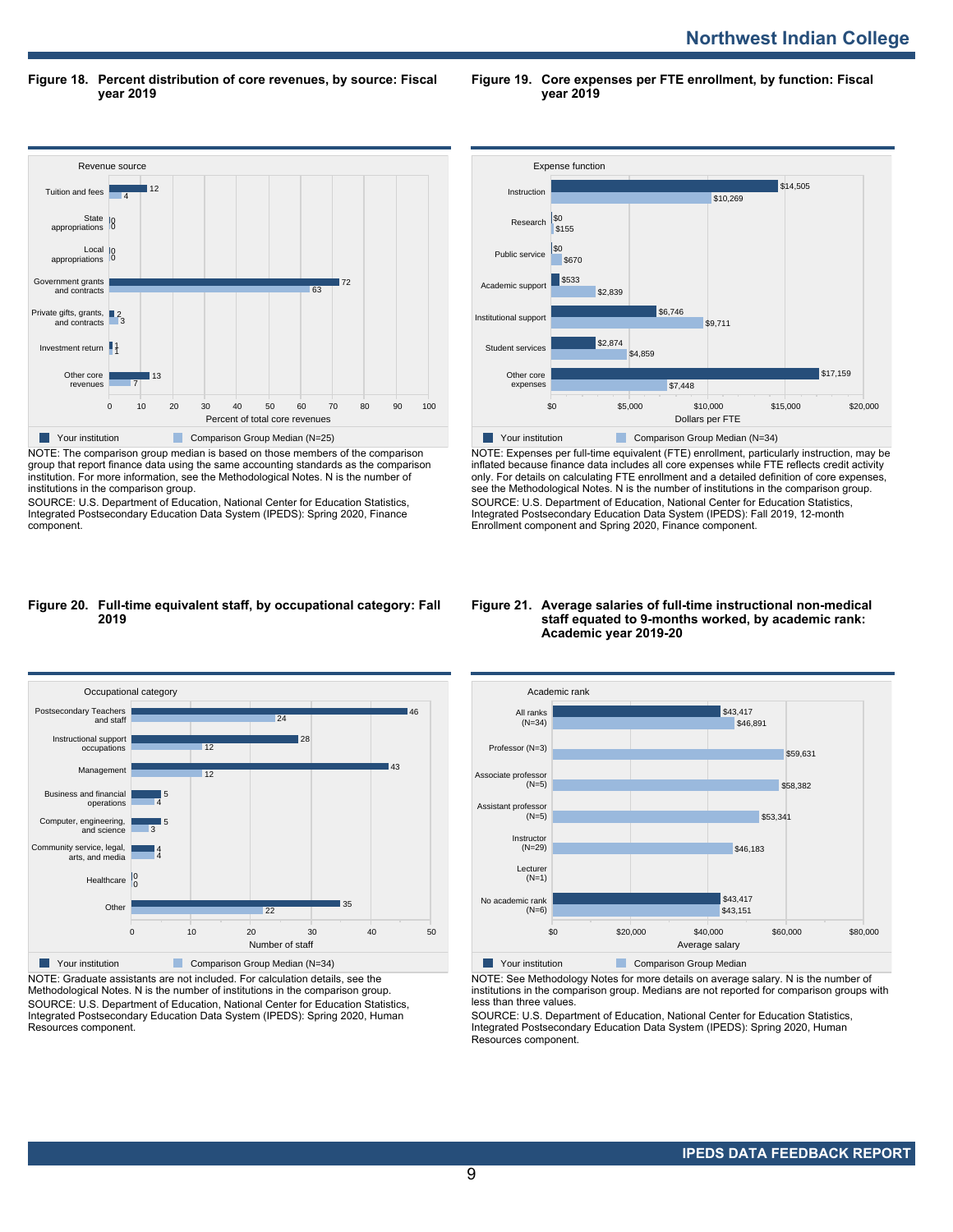**Figure 22. Percent distribution of library collection, by material type: Fiscal Year 2019**

#### **Figure 23. Percent distribution of library expenses, by function: Fiscal Year 2019**



SOURCE: U.S. Department of Education, National Center for Education Statistics, Integrated Postsecondary Education Data System (IPEDS): Spring 2020, Academic Libraries component.



NOTE: N is the number of institutions in the comparison group. SOURCE: U.S. Department of Education, National Center for Education Statistics, Integrated Postsecondary Education Data System (IPEDS): Spring 2020, Academic Libraries component.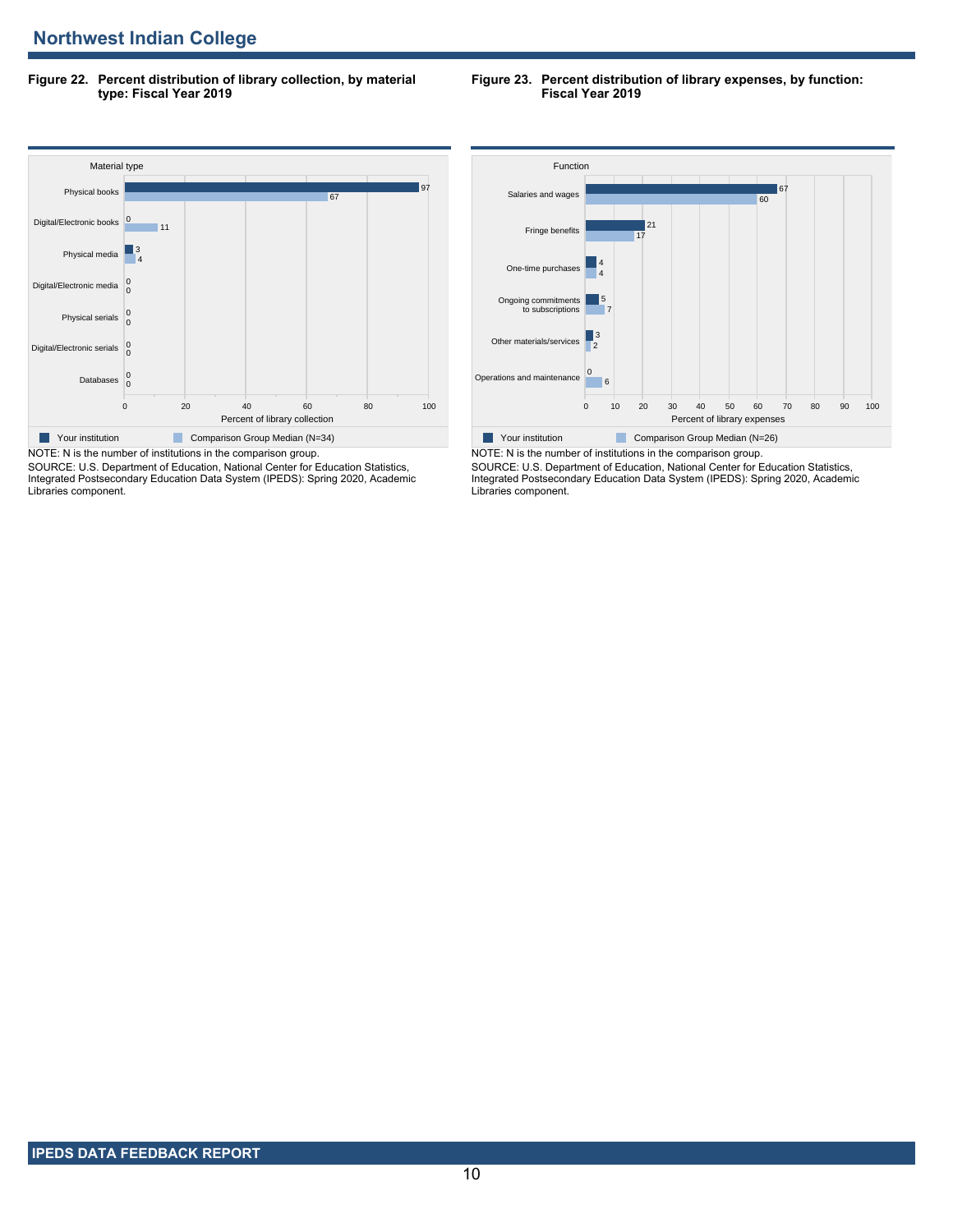# **METHODOLOGICAL NOTES**

## **Overview**

This report is based on data supplied by institutions to IPEDS during 2019-20 data collection year. Response rates exceeded 99% for most surveys. IPEDS data release memos at <https://nces.ed.gov/ipeds/use-the-data/survey-components> provide an overview of the number of institutions responding to the survey components. Furthermore, data used in this report are provisional level and may be revised for a limited time through the IPEDS Prior Year Revision system.

## **Use of Median Values for Comparison Group**

This report compares your institution's data to the median value for the comparison group for each indicator shown in the figure. If more than one indicator is present in a figure, the median values are determined separately for each indicator. Medians are not displayed for comparison groups with fewer than three values. Where percentage distributions are presented, median values may not add to 100%. To access all the data used to create the figures included in this report, go to 'Use the Data' portal on the IPEDS website at this provided link (<https://nces.ed.gov/ipeds>).

## **Missing Indicators**

If a indicator is not reported for your institution, the omission indicates that the indicator is not relevant to your institution and the data were not collected. Not all notes may be applicable to your report.

## **Use of Imputed Data**

All IPEDS data are subject to imputation for total (institutional) and partial (item) nonresponse. If necessary, imputed values were used to prepare your report.

## **Data Confidentiality**

IPEDS data are not collected under a pledge of confidentiality.

## **Disaggregation of Data by Race/Ethnicity**

When applicable, some indicators are disaggregated by race/ethnicity. Data disaggregated by race/ethnicity have been reported using the 1997 Office of Management and Budget categories. Detailed information about the race/ethnicity categories can be found at <https://nces.ed.gov/ipeds/Section/Resources>.

## **Cohort Determination for Reporting Student Financial Aid, Graduation Rates, and Outcome Measures**

Student cohorts for reporting Student Financial Aid and Graduation Rates data are based on the reporting type of the institution. For institutions that report based on an academic year (those operating on standard academic terms), student counts and cohorts are based on fall term data. Student counts and cohorts for program reporters (those that do not operate on standard academic terms) are based on unduplicated counts of students enrolled during a full 12-month period.

Student cohorts for reporting Outcome Measures are based on a full-year cohort from July 1-June 30 for all degree-granting institutions.

# **DESCRIPTION OF INDICATORS USED IN THE FIGURES**

## **Admissions (only for non-open-admissions schools)**

## *Admissions and Test Score Data*

Admissions and test score data are presented only for institutions that do not have an open admission policy, and apply to first-time, degree/certificate-seeking undergraduate students only. Applicants include only those students who fulfilled all requirements for consideration for admission and who were notified of one of the following actions: admission, non-admission, placement on a wait list, or application withdrawn (by applicant or institution). Admitted applicants (admissions) include wait-listed students who were subsequently offered admission. Early decision, early action, and students who began studies during the summer prior to the fall reporting period are included. For customized Data Feedback Reports, test scores are presented only if scores are required for admission.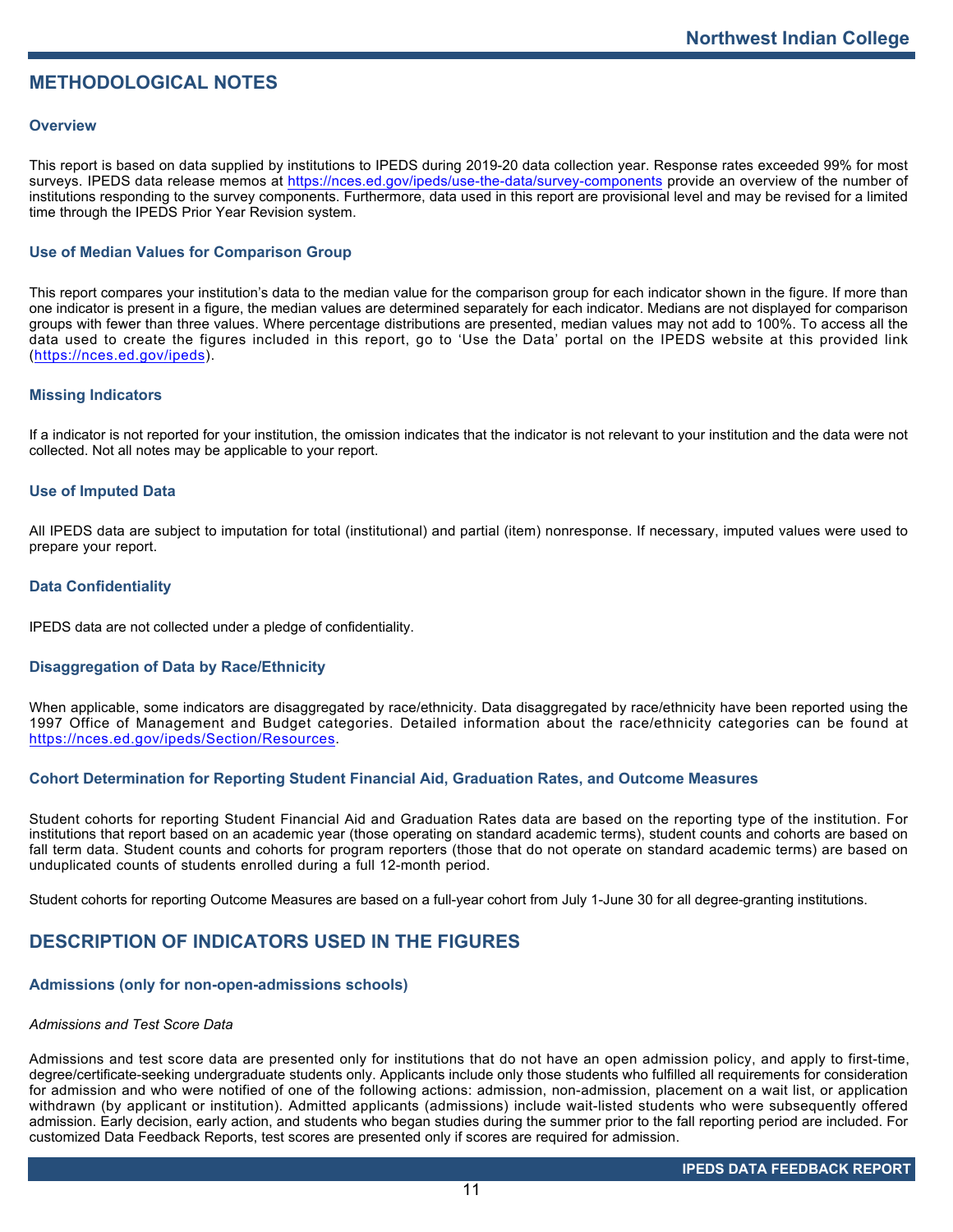# **Student Enrollment**

## *Enrollment Counts*

12-month Enrollment captures a cumulative unduplicated headcount of enrollment over the full 12-month period beginning July 1 and ending June 30. In contrast, Fall Enrollment captures number of students enrolled on a particular date in the fall. Fall enrollment is often referred to as a "snapshot" of an institution"s enrollment at a specific time.

## *FTE Enrollment*

The full-time equivalent (FTE) enrollment used in this report is the sum of the institution's FTE undergraduate enrollment and FTE graduate enrollment (as calculated from or reported on the 12-month Enrollment component). Undergraduate and graduate FTE are estimated using 12-month instructional activity (credit and/or contact hours). See "Calculation of FTE Students (using instructional activity)" in the IPEDS Glossary at <https://surveys.nces.ed.gov/ipeds/VisGlossaryAll.aspx>.

## *Total Entering Undergraduate Students*

Total entering students are students at the undergraduate level, both full- and part-time, new to the institution in the fall term (or the prior summer term who returned in the fall). This includes all first-time undergraduate students, students transferring into the institution at the undergraduate level, and non-degree/certificate-seeking undergraduates entering in the fall. Only degree-granting, academic year reporting institutions provide total entering student data.

## **Completions**

## *Completions and Completers*

Completions collects data on undergraduate and graduate completions and completers in a 12-month period. Completions are the counts of postsecondary awards granted where each award reported once but multiple awards may be reported for one recipient. Completers are the counts of students granted postsecondary awards. The count of completers is collected in two ways. The first way counts all completers, while the second way counts completers by award level (e.g., number of associate's completers, number of bachelor's completers).

## **Student Financial Aid**

## *Financial Aid Recipients and Amounts*

Student Financial Aid collects the counts of undergraduate students awarded different types of financial aid and the total amounts of aid awarded. The average dollar amount of aid awarded is then calculated. In addition, Student Financial Aid collects counts of full-time, first-time undergraduate student awarded aid and amounts of aid, and counts of undergraduate and graduate students receiving military educational benefits.

## **Charges and Average Net Price**

## *Average Institutional Net Price*

IPEDS collects data to calculate average net price at each institution for two groups of undergraduate students: those awarded grant aid and those awarded Title IV federal aid.

Average net price is calculated for full-time, first-time degree/certificate-seeking undergraduates who were awarded grant or scholarship aid from the federal government, state/local government, or the institution anytime during the full aid year. For public institutions, this includes only students who paid the in-state or in-district tuition rate. Other sources of grant aid are excluded. Average net price is generated by subtracting the average amount of federal, state/local government, and institutional grant and scholarship aid from the total cost of attendance. Total cost of attendance is the sum of published tuition and required fees, books and supplies, and the average room and board and other expenses.

For the purpose of the IPEDS reporting, aid awarded refers to financial aid that was awarded to, and accepted by, a student. This amount may differ from the aid amount that is disbursed to a student.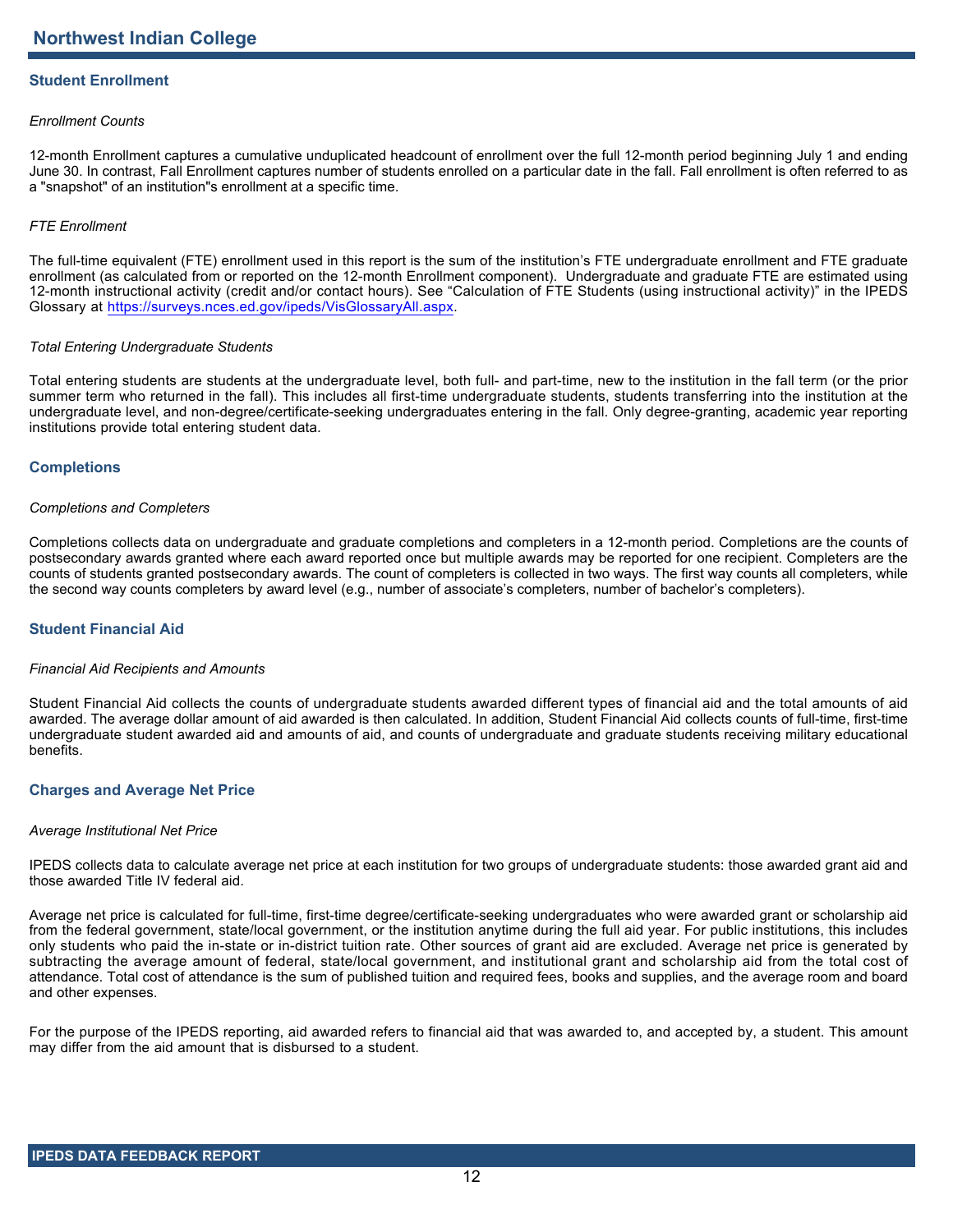## **Retention, Graduation Rates, and Outcome Measures**

## *Retention Rates*

Retention rates are measures of the rate at which students persist in their educational program at an institution, expressed as a percentage. For four-year institutions, this is the percentage of first-time bachelors (or equivalent) degree-seeking undergraduates from the previous fall who are again enrolled in the current fall. For all other institutions this is the percentage of first-time degree/certificate-seeking students from the previous fall who either re-enrolled or successfully completed their program by the current fall. The full-time retention rate is calculated using the percentage of full-time, first-time degree/certificate-seeking undergraduates, while the part-time rate is calculated using the percentage of part-time, first-time degree/certificate-seeking undergraduates.

#### *Graduation Rates and Transfer-out Rate*

Graduation rates are those developed to satisfy the requirements of the Student Right-to-Know Act and Higher Education Act, as amended, and are defined as the total number of individuals from a given cohort of full-time, first-time degree/certificate-seeking undergraduates who completed a degree or certificate within a given percent of normal time to complete all requirements of the degree or certificate program; divided by the total number of students in the cohort of full-time, first-time degree/certificate-seeking undergraduates minus any allowable exclusions. Institutions are permitted to exclude from the cohort students who died or were totally and permanently disabled; those who left school to serve in the armed forces or were called up to active duty; those who left to serve with a foreign aid service of the federal government, such as the Peace Corps; and those who left to serve on an official church mission.

A further extension of the traditional Graduation Rates (GR) component which carries forward 100% and 150% graduation rates data previously reported in the GR component is the Graduation Rates 200% (GR200) component, which requests information on any additional completers and exclusions from the cohort between 151% and 200% normal time for students to complete all requirements of their program of study.

Transfer-out rate is the total number of students from the cohort who are known to have transferred out of the reporting institution (without earning a degree/award) and subsequently re-enrolled at another institution within the same time period; divided by the same adjusted cohort (initial cohort minus allowable exclusions) as described above. Only institutions with a mission that includes providing substantial preparation for students to enroll in another eligible institution are required to report transfers out.

#### *Outcome Measures Data*

Alternative measures of student success are reported by degree-granting institutions to describe the outcomes of four degree/certificateseeking undergraduate student groups: First-time, full-time (FTFT); First-time, part-time (FTPT); Non-first-time, full-time entering (NFTFT); and Non-first-time, part-time entering (NFTPT). Additionally, each of the four cohorts collects data on two subcohorts: Pell grant recipients and non -Pell grant recipients. These measures provide the 4-year, 6-year, and 8-year award rates (or completions rates) after entering an institution. NCES calculates award rates by dividing a cohort's or subcohort's adjusted cohort into the number of total awards at 4-year, 6-year, and 8 year status points.

The initial cohort can be revised and take allowable exclusions resulting in an adjusted cohort. Institutions are permitted to exclude from the initial cohort students who died or were totally and permanently disabled; those who left school to serve in the armed forces or were called up to active duty; those who left to serve with a foreign aid service of the federal government, such as the Peace Corps; and those who left to serve on an official church mission.

The highest award and the type of award (i.e., certificate, Associate's, or Bachelor's) are reported at each status point. For students who did not earn an undergraduate award after 8-years of entry, the enrollment statuses are reported as either still enrolled at the institution, or subsequently transferred out of the institution. Unlike the Graduation Rates data, all institutions must report on a full-year cohort (students entering July 1 of one year to June 30 to the next) and on their transfer out students, regardless if the institution has a mission that provides substantial transfer preparation.

#### **Finance**

## *Core Revenues*

Core revenues for public institutions reporting under GASB standards include tuition and fees; government (federal, state, and local) appropriations and operating and nonoperating grants/contracts; private gifts, grants, and contracts (private operating grants/contracts plus gifts and contributions from affiliated entities); sales and services of educational activities; investment income; other operating and nonoperating sources; and other revenues and additions (capital appropriations and grants and additions to permanent endowments). "Other core revenues" include federal appropriations, sales and services of educational activities, other operating and nonoperating sources, and other revenues and additions.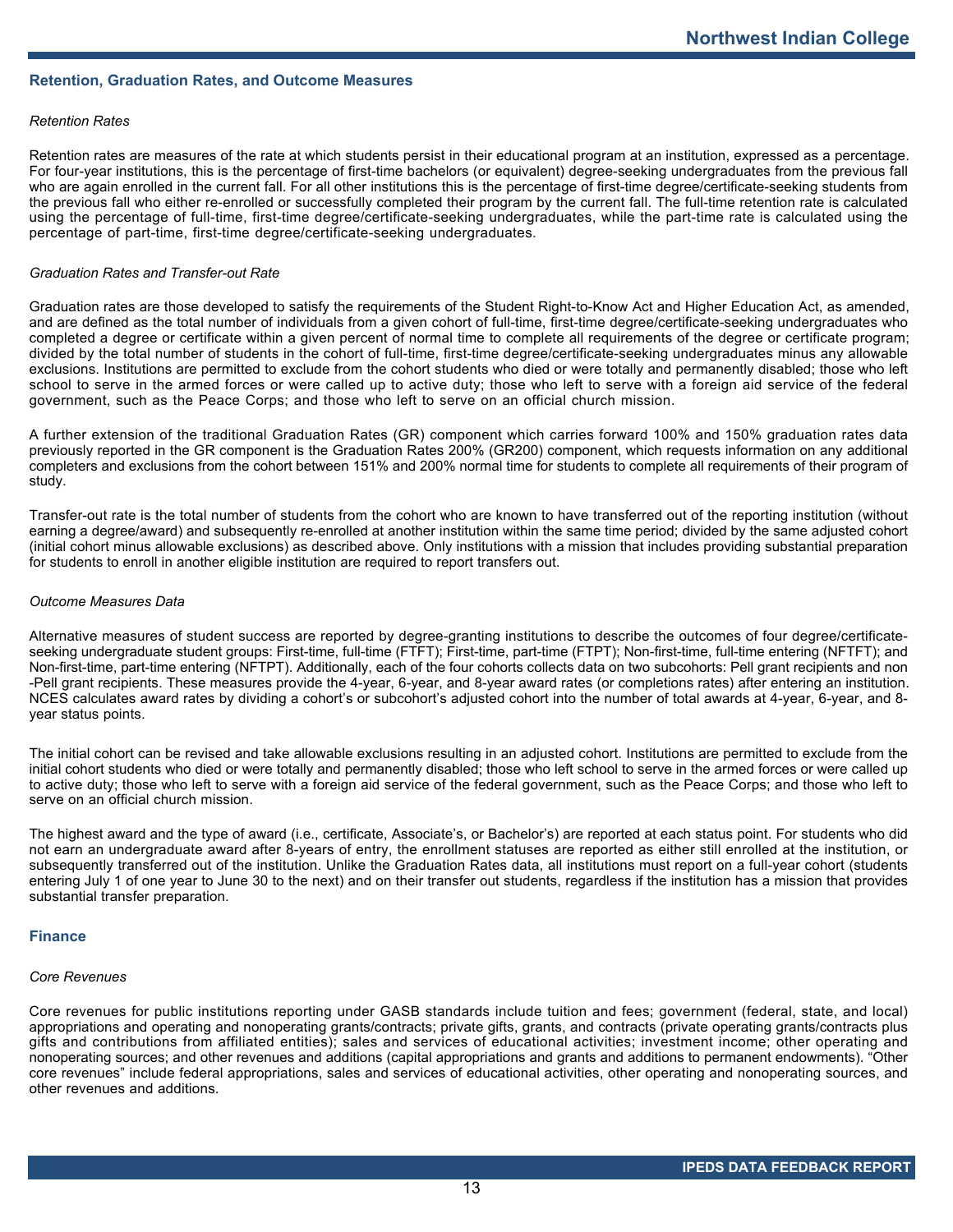# **Northwest Indian College**

Core revenues for private, not-for-profit institutions (and a small number of public institutions) reporting under FASB standards include tuition and fees; government (federal, state, and local) appropriations and grants/contracts; private gifts, grants and contracts (including contributions from affiliated entities); investment return; sales and services of educational activities; and other sources (a generated category of total revenues minus the sum of core and noncore categories on the Finance component). "Other core revenues" include government (federal, state, and local) appropriations, sales and services of educational activities, and other sources.

Core revenues for private, for-profit institutions reporting under FASB standards include tuition and fees; government (federal, state, and local) appropriations and grants/contracts; private grants/ contracts; investment income; sales and services of educational activities; and other sources (a generated category of total revenues minus the sum of core and noncore categories on the Finance component). "Other core revenues" include government (federal, state, and local) appropriations and other sources.

At degree-granting institutions, core revenues exclude revenues from auxiliary enterprises (e.g., bookstores and dormitories), hospitals, and independent operations. Non-degree-granting institutions do no report revenue from auxiliary enterprises in a separate category, and thus may include these amounts in the core revenues from other sources.

## *Core Expenses*

Core expenses include expenses for instruction, research, public service, academic support, student services, institutional support, scholarships and fellowships (GASB) or net grant aid to students (FASB) and other expenses. Core expenses exclude expenses for auxiliary enterprises, hospitals, and independent operations. "Other core expenses" is the sum of grant aid/scholarships and fellowships and other expenses.

## *Endowment Assets*

Endowment assets, for public institutions under GASB standards, and private, not-for-profit institutions under FASB standards, include gross investments of endowment funds, term endowment funds, and funds functioning as endowment for the institution and any of its foundations and other affiliated organizations. Private, for-profit institutions under FASB do not hold or report endowment assets.

## *Salaries and Wages*

Salaries and wages for public institutions under GASB standards and private (not-for-profit and for-profit) institutions under FASB standards, include amounts paid as compensation for services to all employees regardless of the duration of service, and amounts made to or on behalf of an individual over and above that received in the form of a salary or wage.

## **Staff**

## *FTE Staff*

The full-time-equivalent (FTE) by occupational category is calculated by summing the total number of full-time staff and adding one-third of the total number of part-time staff. Postsecondary teachers category includes instructional staff who are primarily engaged in teaching and those who do a combination of teaching, research, and/or public service. It also includes staff whose primary functions are research or public service. Instructional support occupations include archivists, curators, and museum technicians; librarians and media collections specialists; librarian technicians; student and academic affairs and other education services occupations. Other staff include staff in service occupations; sales and related occupations; office and administrative support occupations; natural resources, construction, and maintenance occupations; production, transportation and material moving occupations; and military specific occupations. Graduate assistants are not included.

## *Equated Instructional Non-Medical Staff Salaries*

Institutions reported the number of full-time nonmedical instructional staff and their salary outlays by academic rank, gender, and the number of months worked (9-, 10-, 11-, and 12-months). Salary outlays for staff who worked 10-, 11-, and 12-months were equated to 9-months of work by multiplying the outlays reported for 10-months by 0.90, the outlays reported for 11 months by 0.818, and the outlays reported for 12 months by 0.75. The equated 10-, 11-, and 12-outlays were then added to the outlays for instructional staff that worked 9-months to generate a total 9-month equated salary outlay. The total 9-month equated outlay was then divided by total number of instructional non-medical staff to determine an equated 9-month average salary. This calculation was done for each academic rank. Salary outlays were not reported for staff that work less than 9-months and were excluded.

## *Student-to-Faculty Ratio*

Institutions can provide their institution's student-to-faculty ratio (i.e., student-to-instructional staff) for undergraduate programs or follow the NCES guidance in calculating their student-to-faculty ratio, which is as follows: the number of FTE students (using Fall Enrollment survey